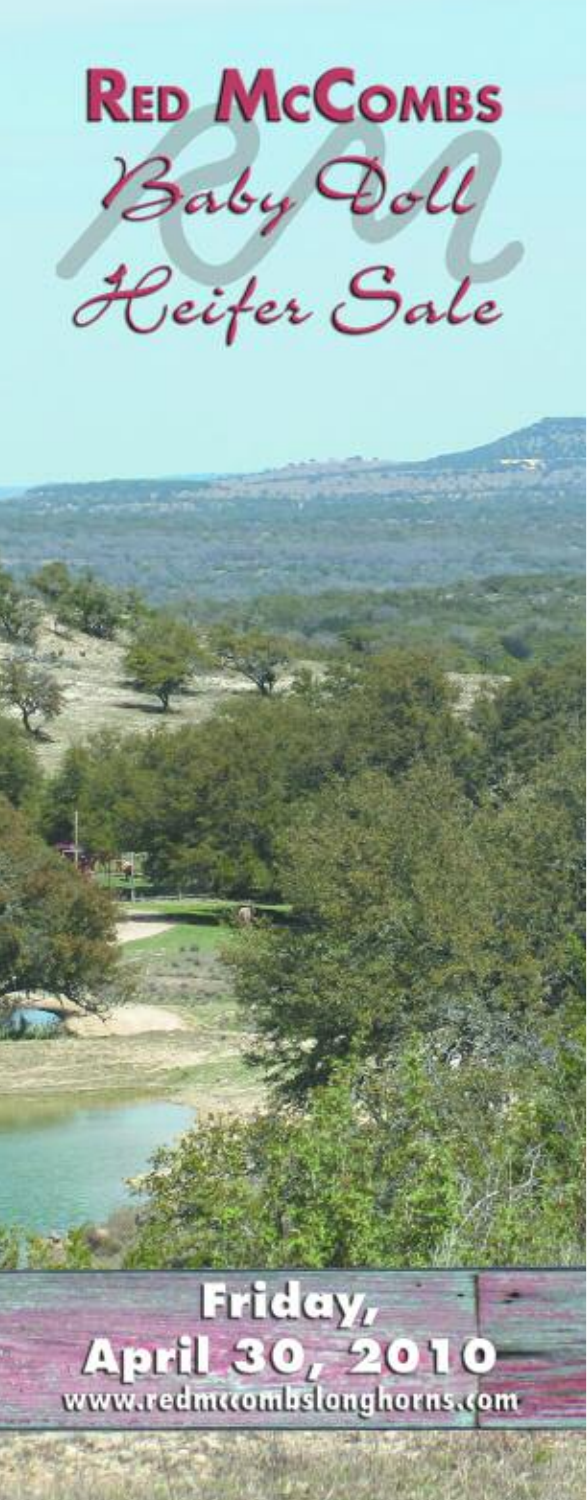

| $\boxed{\text{LOT}}$ Owned By: End Of Trail Ranch - Benton, KS<br><b>1</b> EOT BOOMJEWELL 862 |                               |                       |                |
|-----------------------------------------------------------------------------------------------|-------------------------------|-----------------------|----------------|
|                                                                                               | <b>P.H. No.: 862</b>          | <b>TLBAA: C259381</b> | Calved: 2-3-08 |
|                                                                                               | Description: White and black. |                       |                |

HL Boomerman

EOT Nitejewell

Boomerang CP Delta Betsy Double L's Knight Classic Jewel

COMMENTS: OCV. An outstanding 2 year-old heifer that had 53" TTT horns at 24 months old and predicts to be over 80" TTT in the near future! She has been exposed to our 70" TTT JR Grand Slam son "Renegade" for a 2010 calf. She is the total package with tremendous horns, color, conformation and disposition. Take this opportunity to add her to your program!



LOT *Owned By: Richard & Jeanne Filip - Fayetteville, TX* **2 RJF KOBRA'S FANCY ITLA:** 251471 **Calved:** 2-8-08

**P. H. No.:** 39/8 **ITLA:** 251471 **Calved: Description:** White with front brown socks.

HL Boomerman

HL Kobra's Lady Rose

Boomerang CP Delta Betsy Kobra Wiregrass Lady Rose

COMMENTS: OCV. This fancy blue roan is hard to sell since she is showing so much potential. Fancy was well into her 50's TTT at 24 months. She will mature into a cow that will be in the high 70's TTT. We are retaining her granddam who is pushing 75" TTT right now and part of our E.T. program. Fancy comes to you bred to RJF Awesome Opus (Awesome Alamo x Pacific Spruce). It's not just horn - this is the whole package.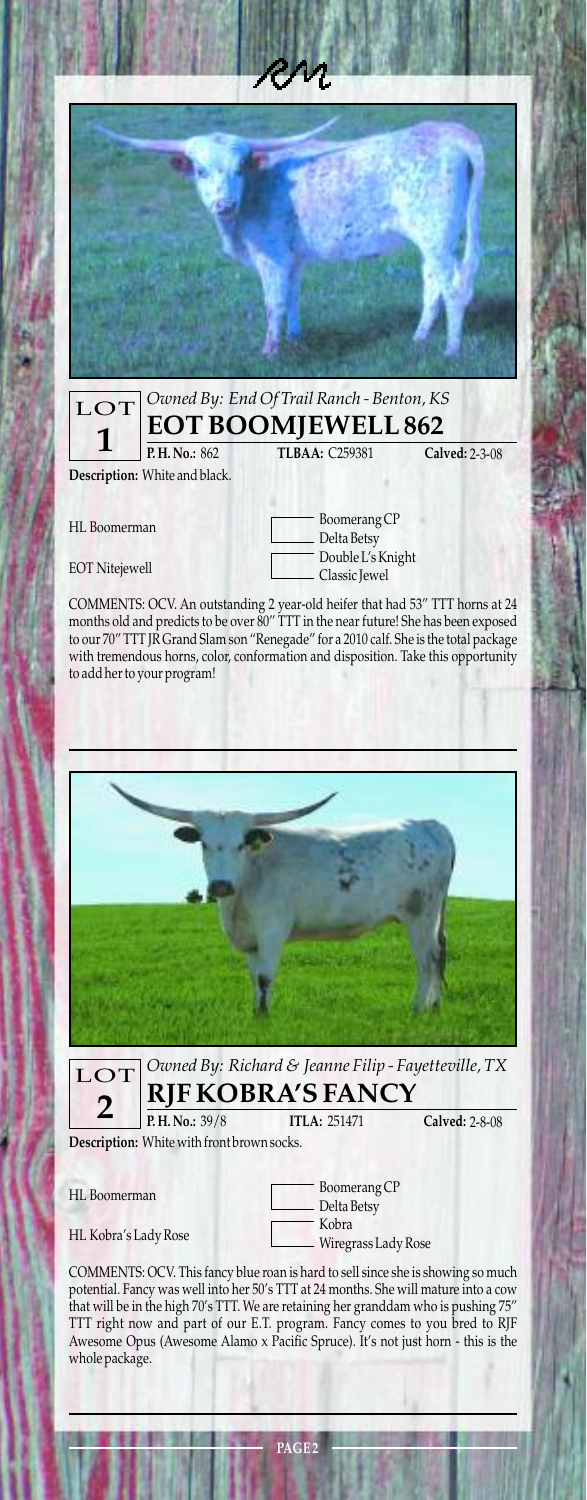

|               | LOT Owned By: Stockton Ranches - Cleveland, TX<br>3 KELLY STOCKTON |                |
|---------------|--------------------------------------------------------------------|----------------|
| R.H.No.: 31/8 | <b>ITLA: 252456</b>                                                | Calved: 3-5-08 |
|               |                                                                    |                |

**Description:** Red, brown & white spotted.

ZD Kelly

Stockton's Tigress

Diamond W Pay Cash Delta Ursula Mighty Fine Super Jewel

COMMENTS: OCV. We are proud to add Kelly Stockton to the Baby Doll lineup! She is an extra fancy daughter of the over 80" TTT sire "ZD Kelly". She has the horn, color, genetics and style to become a future star. Not exposed, ready to breed to the bull of your choice.



LOT **4**

*Owned By: Fairlea Longhorn Ranch, LLC - Nicasio, CA* **PACIFIC CONNNIE**

**TLBAA: 252426** P.H. No.: 813

Calved: 3-22-08

**Description:** White with black spots throughout body.

Lakota Chex

Pacific Barbie

Farlap Chex Night Safari BL833 Shadow's Reflection Pacific Martha

COMMENTS: I am offering this heifer to show what my bull, Lakota Chex produces. Connie is an outstanding example of the color and spectacular lateral horn that he is known for. Connie was exposed to Working Ranger (DH Red Ranger x Working Lady) from 8-23 to 11-10-09. Then to my Rio Grande son, Dancer Chex from 11-15-09 to sale date. Pregnancy information will be provided before sale date. Connie and offspring are Millennium Futurity eligible and are warrantied free of Johnes and Bovine Leukemia.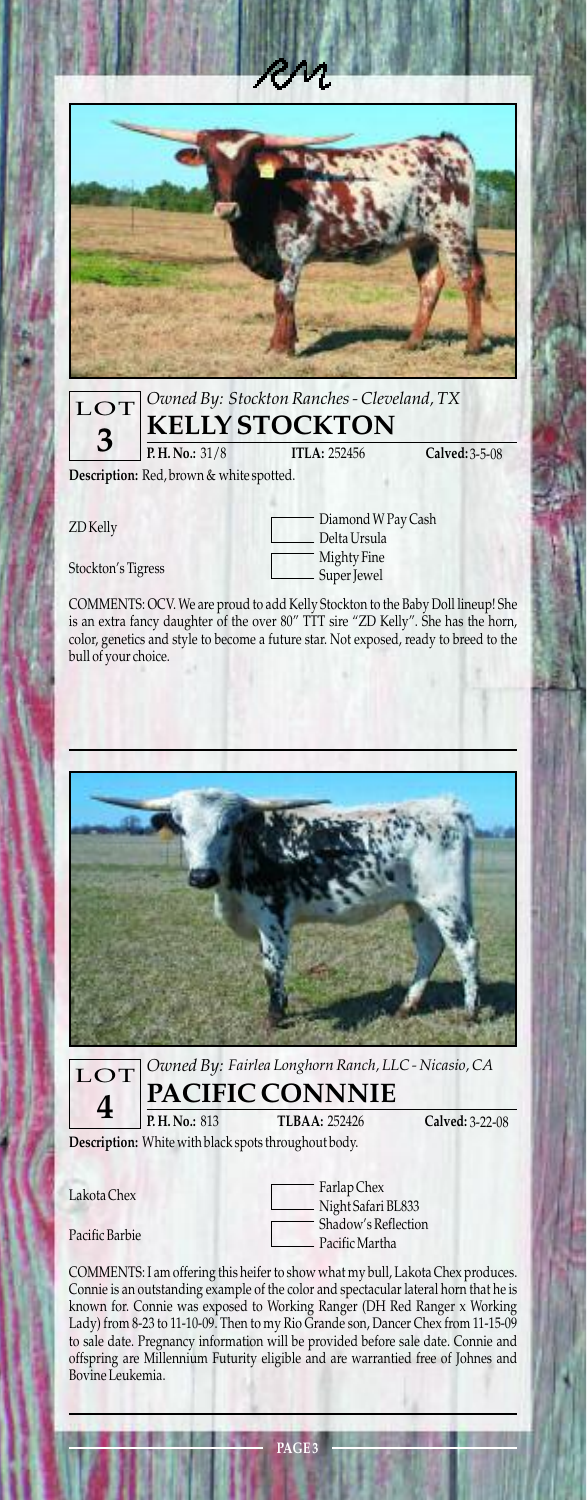

| $\overline{5}$ | $\boxed{\text{LOT}}$ Owned By: Wes & Carol Chancey - Lampasas, TX |                                                                                    |                 |
|----------------|-------------------------------------------------------------------|------------------------------------------------------------------------------------|-----------------|
|                | R.H.No.: 3/8                                                      | <b>TLBAA: CI256832</b>                                                             | Calved: 3-26-08 |
|                |                                                                   | Description: White with red head, neck, legs and spots on body, white on forehead. |                 |

Gatillero

Sireen

J.R. Grand Slam J.R. Whitney Canadian Hunter Toro Sheza Dandy

COMMENTS: This gorgeous heifer has everything to be a foundatiion cow for some lucky breeder - great size and horn plus pedigree power. She's a granddaughter of Grand Slam on top and goes back to Toro Negro on the bottom. She's gentle and left open to breed to the bull of your choice. Millennium Futurity eligible.





**Description:** Red and white.

JP Grand Ritz

RRR Miss Becca 307

J.R. Grand Slam BL Ritzy Sis Impacts Rear Admiral My Set

Calved: 4-2-08

COMMENTS: OCV. This is as good of a heifer as we can offer. She has the horns, color and pedigree that is at the top. She is out of a son of J.R. Grand Slam and a 73" daughter of Impact's Rear Admiral, RRR Miss Becca. The topper is that she is bred to the great Sittin Bull. It doesn't get any better than this.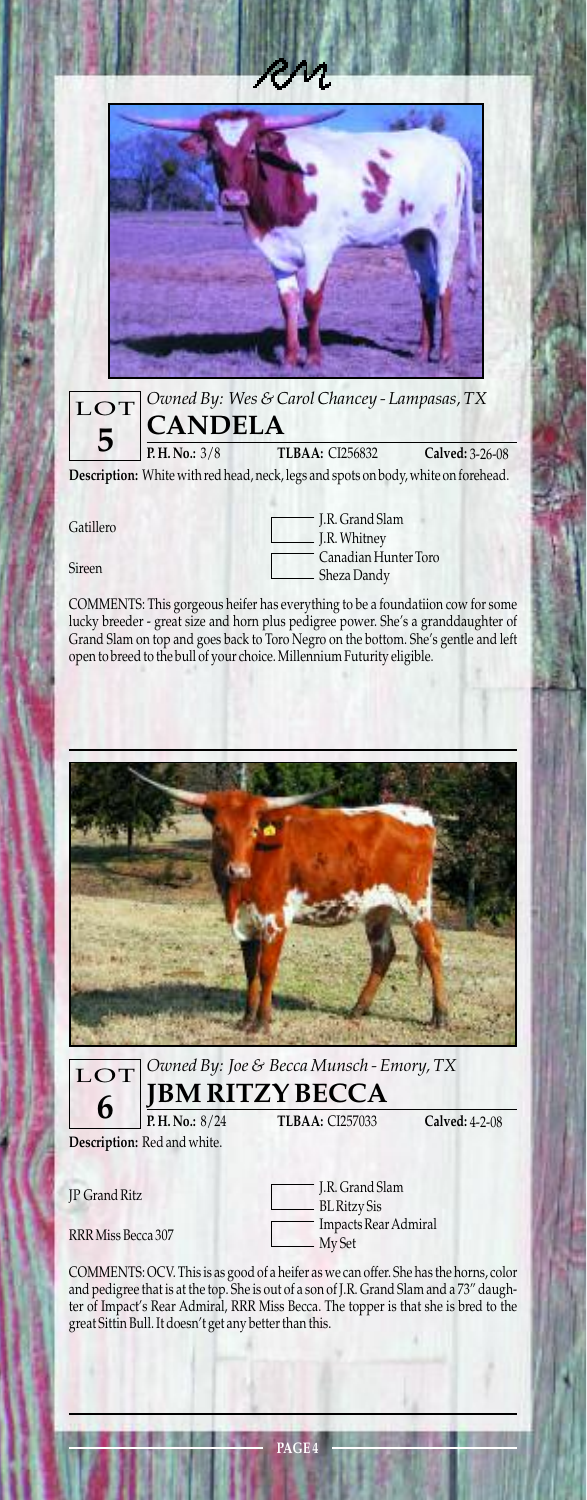

|                                                   | LOT Owned By: Red McCombs Ranches of Texas<br><b>RM SUNNY DELIGHT</b> |                       |                |
|---------------------------------------------------|-----------------------------------------------------------------------|-----------------------|----------------|
|                                                   | P.H.No.: 497                                                          | <b>TLBAA</b> : 250266 | Calved: 4-7-08 |
| Description: Dark red brindle, white in forehead. |                                                                       |                       |                |

Feisty Lee Jr

FGR Sunny Tari

| <b>Feisty</b> Lee      |
|------------------------|
| Feisty Leigh           |
| FGR Overwhelming Sunny |
| Tari's Two Step        |

COMMENTS: OCV. This heifer is out of one of the most predictable families in the breed - Tari Graves. Her pedigree is stacked with Overhead (twice), Feisty Fannie (twice), Overwhelming Toro and the great Tari Graves 49. Her dam is an exceptional young cow that we expect to do great things. She is bred to one of the breed's best producers, Iron Mike.





*Owned By: Red McCombs Ranches of Texas* **RM SWEET RED LADY**

**TLBAA: 250286** 

Calved: 4-10-08

**Description:** Red and white paint.

P.H. No.: 517

HL Ring Of Fire

DH Sweet On Red

M Sue Rutledge's Mellow Yellow DH Red Ranger SW Too Sweet

COMMENTS: OCV. This wide horned heifer is a real beauty with a fabulous pedigree. Her great grandsire is one of the all-time greats, VJ Tommie. Her granddam is Mellow Yellow, one of our best cows. Her dam is out of the great Red Ranger so this heifer is power packed with horn genetics and sells bred to the great Iron Mike.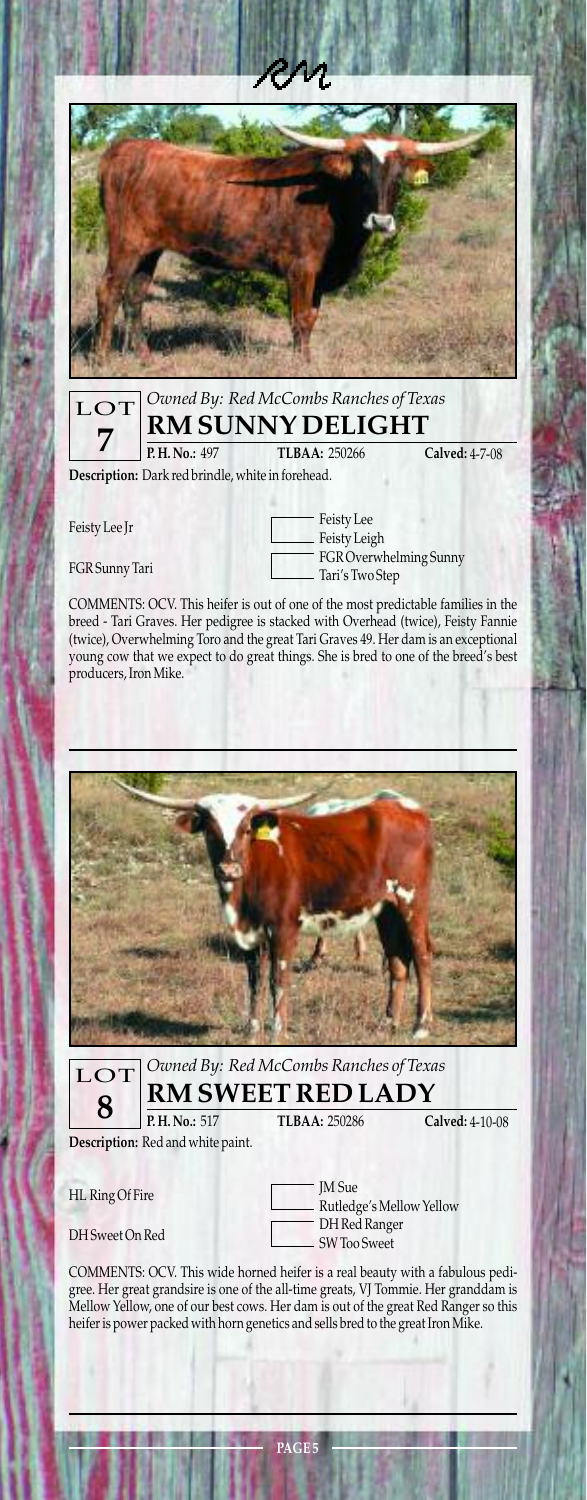| P.H.No.: 48 | LOT Owned By: G&G Longhorns - Catlett, VA<br><b>TLBAA: CI255741</b> | Calved: 4-14-08 |
|-------------|---------------------------------------------------------------------|-----------------|

**Description:** White with red speckles.

Sittin Bull

Bar BQ's Maiden

Hunts Command Respect Hashbrown Bar BQ Golden Alabama

COMMENTS: OCV. This heifer is a great example of what Sittin Bull is doing. She's exposed to SDR Duke (Awesome Viagra x Hatch's Candy Cane), He's a full brother to Awesome Teardrop and SDR Candy Cane.



**10**

LOT *Owned By: Marquess Arrow Ranch - Ben Wheeler, TX* **MARROW JEWEL**

**TLBAA: CI261986** P.H. No.: 4/8

Calved: 4-15-08

**Description:** Red with white lineback.

Working Man Chex

Watson 476

Coach Working Woman DH Red Ranger Watson 411

COMMENTS: OCV. Jewels granddam is Working Woman, who now has over 81" of horn tip to tip. Her bottom side is the super Watson 411 cow and DH Red Ranger. This Red Ranger, Working Man Chex cross is spectacular everytime, help yourself to a sure enough fantastic young heifer. She is exposed to a solid black Feisty Fannie, Red Ranger grandson we call Get-Er-Done.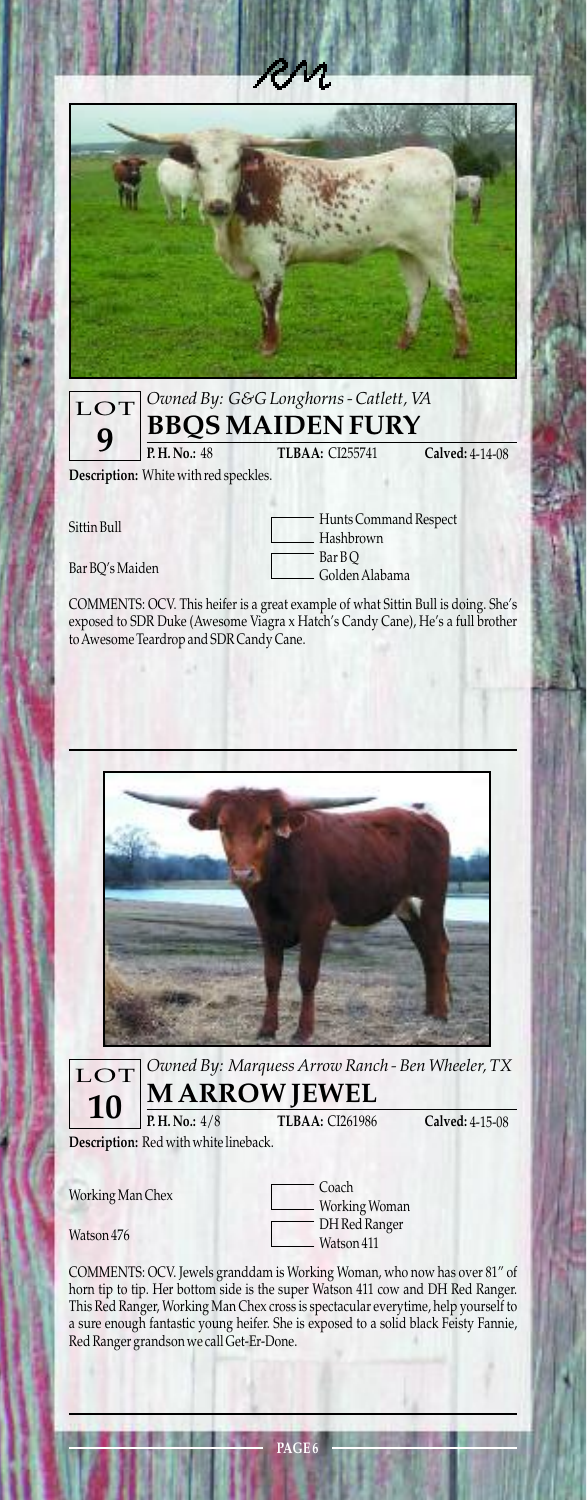

LOT *Owned By: John & Ursula Allen - Harper, TX* **11 ALLEN'S 254 TLBAA: CI261839** P.H. No.: 254/08 Calved: 4-17-08

**Description:** Red and white speckled.

Gun Slinger

Allens 137

Gun Smoke EOT Cherrypicker's Leweze LP Turbulent Winds Dawn 55/8

COMMENTS: A fancy Gun Slinger daughter whose granddam is the fantastic Cherrypicker's Leweze cow. Her dam comes from our foundation cattle. Not exposed.



| LOT Owned By: Panther Creek Longhorns - Marlin, TX<br>12 FROSTIE PC188<br>TLBAA: C256656 Calved: 4-22-0 |  |                 |
|---------------------------------------------------------------------------------------------------------|--|-----------------|
|                                                                                                         |  | Calved: 4-22-08 |

**Description:** Red and white speckled.

JM Sue

DH Frostbite

VJ Tommie (aka Unlimited) IM Mandy Wind Chill Frosted Class RG895

COMMENTS: OCV. Colorful 2008 daughter of JM Sue and DH Frostbite. JM Sue is over 74" TTT and DH Frostbite is 68 1/2" TTT (as of 11-15-09). Frostie is bred to our Boomerang son, Chisholm that we raised and is 71" TTT at 4 years of age. Great pedigree and bred the right way.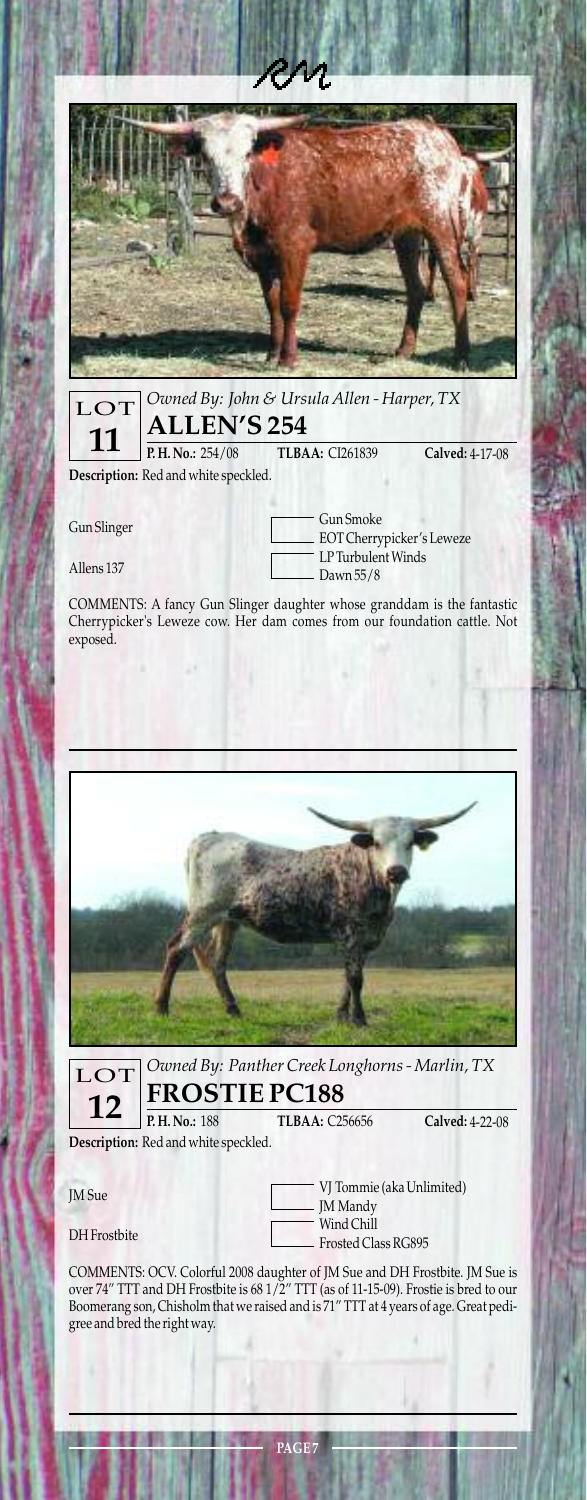

|  |                                                    | LOT Owned By: Bow & Sylvia Carpenter - Comfort, TX<br>13 BS STYLISH VIXEN |                 |
|--|----------------------------------------------------|---------------------------------------------------------------------------|-----------------|
|  | R.H.No.: 111                                       | <b>TLBAA: C259980</b>                                                     | Calved: 4-25-08 |
|  | December Comp. Deal and the substitute of the con- |                                                                           |                 |

**Description:** Red with white patches.

Julio Vixen ECR

Stylish Player 131

Don Julio Delta Vixen Amigo Chex Delta Lagniappe

COMMENTS: OCV. Fancy heifer out of the El Coyote program. Nice red and white paint coloring which goes with all of that red color in her horns. Her dam was solid black with mid 60" horns that twisted. Vixen pedigree doesn't get much hotter. Not exposed. Millennium Futurity eligible. Just turned 2 years of age 1 week ago.





*Owned By: Star Creek Ranch - Somerville, TX* **STARS THROUGH THE RAFTER**

P.H. No.: 511/8

**P. H. No.:** 511/8 TLBAA: C1261242 Calved: 5-11-08 **Description:** Red, blue and black speckled.

Samaritan

American Sonata

- Reality Check Namesakes Destiny American Blues Over Soon

COMMENTS: OCV. WOW, red, blue, black tri-colored speckled two year old. Check out the offering on this two year old. Start with fancy coloring, add horns and conformation, wrap it up with a great disposition - what a package. Tie it all together with a confirmed pregnancy to a multiple TLBAA Horn Showcase winner, STAR REGARD 927.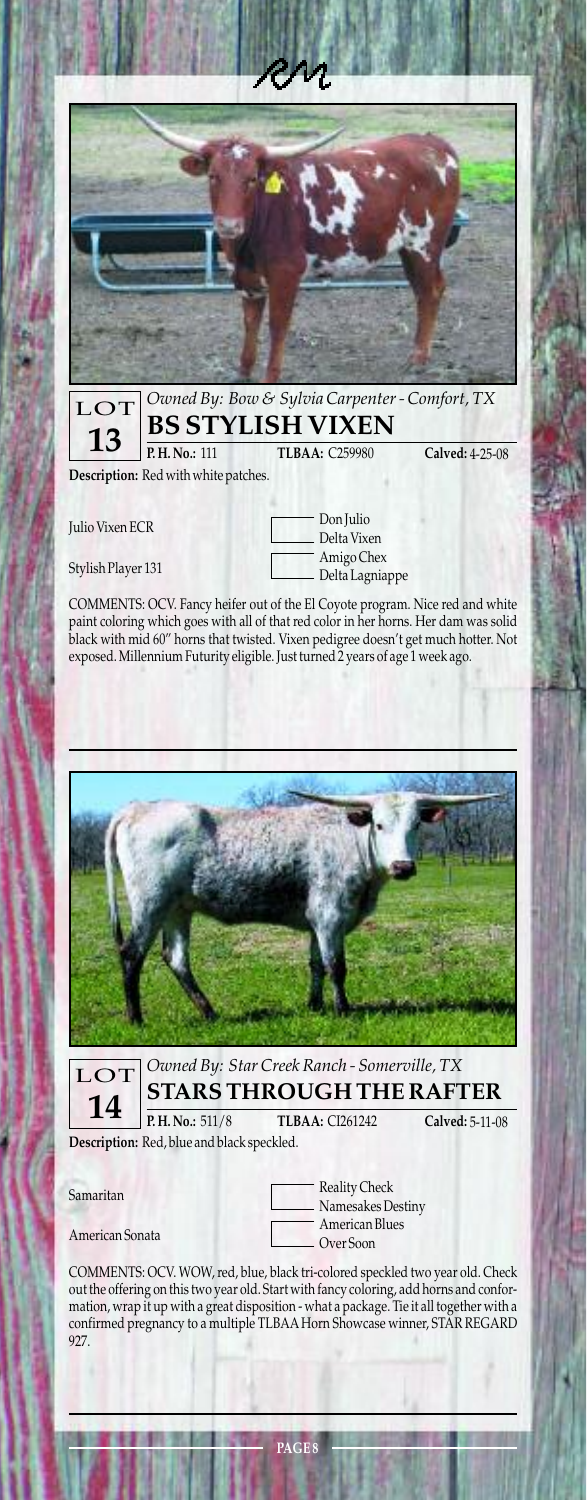

| LOT Owned By: Kurt & Glenda Twining - Austin, TX<br>15 SILVER CLASSIC<br>TLBAA: Cl257094 Calved: 5-12 |  |                 |
|-------------------------------------------------------------------------------------------------------|--|-----------------|
|                                                                                                       |  | Calved: 5-12-08 |
| Description: Red and white.                                                                           |  |                 |

Gringo 158

Royal Te's Classic Rose

VJ Tommie (aka Unlimited) Delta Heaven Classic Royal TE Gunna Be ARose

COMMENTS: Silver Classic is a young beauty that comes out of our best cow family Royal Te Classic. We have had five of her sisters in our herd and all have been real producers regardless of the mating. Sired by Gringo, who throws lots of color, she will grow up to be a really nice cow. Exposed to Rio Tiger our brindle Rio Grande son owned in partnership with Red McCombs.





**Description:** Tiger stripe "brindle".

Hitters Little Rugrat

Wiregrass Georgia Thelma

GF Heavy Hitter GF Marfa - Horse Head Professional L - Horse Head Lump O Sugar

Calved: 5-19-08

COMMENTS: OCV. This young tiger stripe heifer has a pedigree as good as I have. In the breeding you find GF Heavy Hitter, GF G-Man, Phenomenon, Mr. Graves, Rusty Dode, Houston Solution, and GF Fifi. If you are serious about what a Texas longhorn is, you know what all of this is about. Now look at her correctness, top line, horns, color, stands correct and disposition. She will be entered in the Millennium Futurity for whoever buys her. I think this will be a great cow!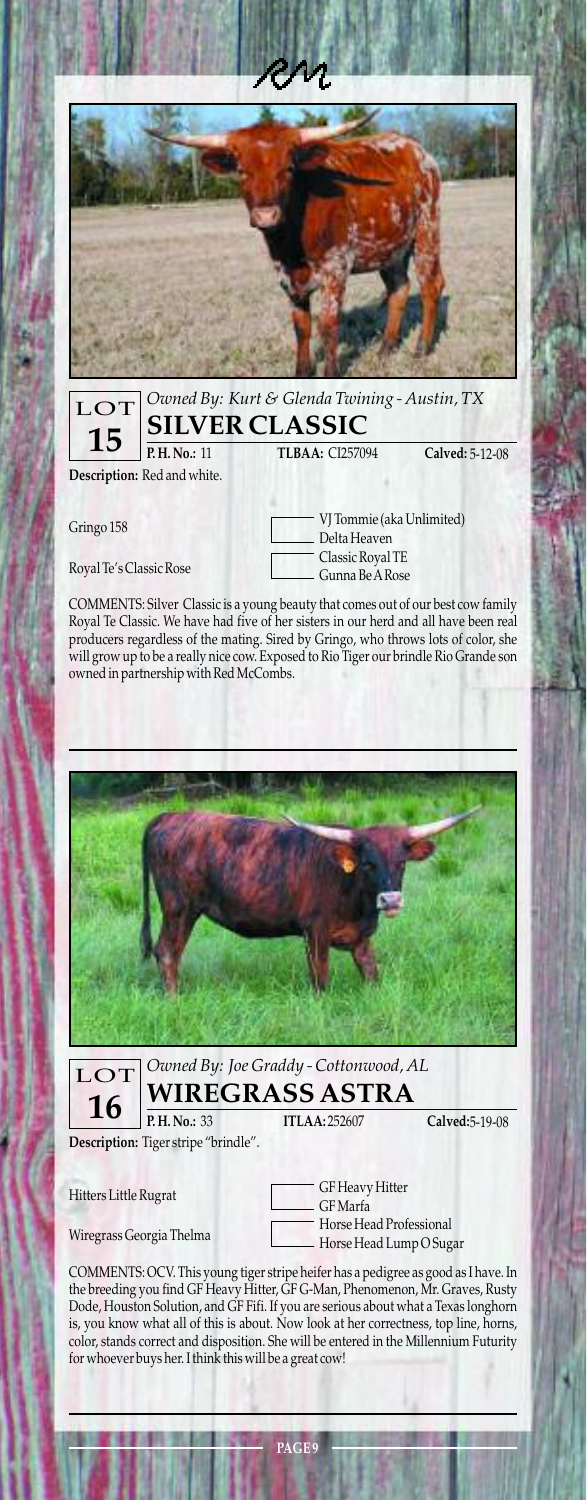

|                                                                                                                                                                                                                                                                                                                            | LOT Owned By: Alan & Teresa Sparger - Comfort, TX<br>17 3S REBA MAE BUTLER |                 |  |
|----------------------------------------------------------------------------------------------------------------------------------------------------------------------------------------------------------------------------------------------------------------------------------------------------------------------------|----------------------------------------------------------------------------|-----------------|--|
| R.H.No.: 12<br>$\mathbf{r}$ , $\mathbf{r}$ , $\mathbf{r}$ , $\mathbf{r}$ , $\mathbf{r}$ , $\mathbf{r}$ , $\mathbf{r}$ , $\mathbf{r}$ , $\mathbf{r}$ , $\mathbf{r}$ , $\mathbf{r}$ , $\mathbf{r}$ , $\mathbf{r}$ , $\mathbf{r}$ , $\mathbf{r}$ , $\mathbf{r}$ , $\mathbf{r}$ , $\mathbf{r}$ , $\mathbf{r}$ , $\mathbf{r}$ , | <b>TLBAA: C253867</b>                                                      | Calved: 5-26-08 |  |

**Description:** White with red spots.

3S The Preacher

3S Fancy Mae Butler

MF Double Droopy VJ Curly's Girl RM Blue Ace Gertie Mae Butler

COMMENTS: This heifer is a real sweetheart. Her sire is the last calf out of the horn producing VJ Curly's Girl. The Curly family is one of the best in the RM herd. Her dam is one of our pets and double-bred Dode's Bluboy along with some Coach breeding. This is a straight Butler female with loads of promise. She is exposed to the first son of RM Heavy Touch, 3S Percival.





**Description:** White with red ears, nose and spots on sides, legs and face.

Working Man Chex

MArrow Dixie Twist

Coach Working Woman DH Red Ranger YO Estrella Twist 4162

COMMENTS: OCV. We were asked to send our very best and here she is! Beautiful flashy color and outstanding lateral horns. She is a Working Man Chex daughter out of Coach and Working Woman. Her dam is M Arrow Dixie Twist out of DH Red Ranger and YO Estrella Twist. Her granddam Working Woman measures over 81" TTT and has more than 100" total horn. It is hard for us to part with this very special heifer. She is a definite front pasture cow!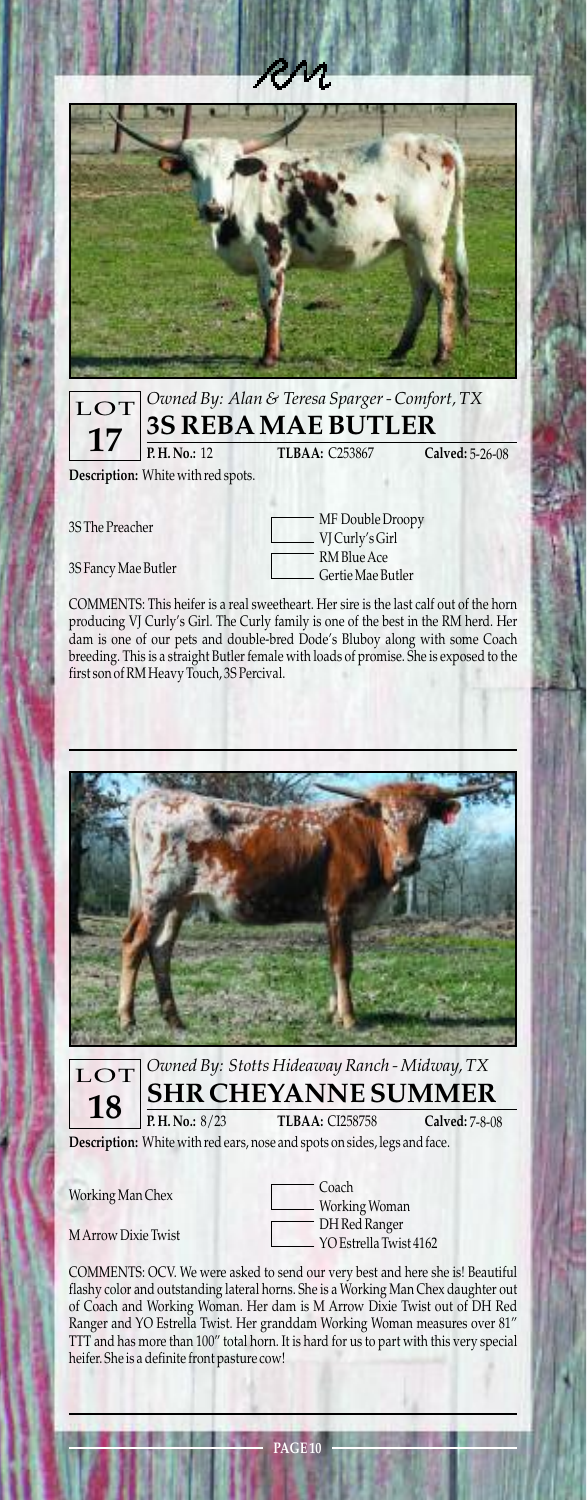

| $\boxed{\text{LOT}}$ Owned By: Mike & Felecia McClanahan - Lee's Summit, MO<br>$\boxed{\text{19}}$ DML PRETTY BEE<br>TLBAA: C2600787 Calved: 7-12-08 |                        |                 |
|------------------------------------------------------------------------------------------------------------------------------------------------------|------------------------|-----------------|
| <b>P.H. No.: 823</b>                                                                                                                                 | <b>TLBAA: C2600787</b> | Calved: 7-12-08 |

**Description:** White with red spots.

Super Widespread EOT 451

JBM Pretty Bodacious

TDJ Super Hero PB Annies Image - Little Ace Uncle Gerry - Bodacious Molly

COMMENTS: OCV. Pretty Bee is a beautiful heifer who won't be 2 years old until July. She has tremendous horn growth for her age. She is bred to RM Super Mac, a son of Super Rex I own with Red McCombs Ranches.





*Owned By: Lee & Gay Gaddis - Austin, TX* **CHOCOLATE MILKSHAKE 812**

**TLBAA: CI255754** 

Calved: 7-22-08

**Description:** White with red spots.

Texas Coach

Chocolate Pudding 2H-500

| : Coach            |
|--------------------|
| $-$ Watson 270     |
| Patron 2H          |
| - Chocolate Pie 2H |

COMMENTS: OCV. This fancy heifer has good horn growth. Great pedigree. This heifer's mom is one of our lead cows in our herd. Exposed from 1-3-10 to sale date to Mojada EOT 36-6.